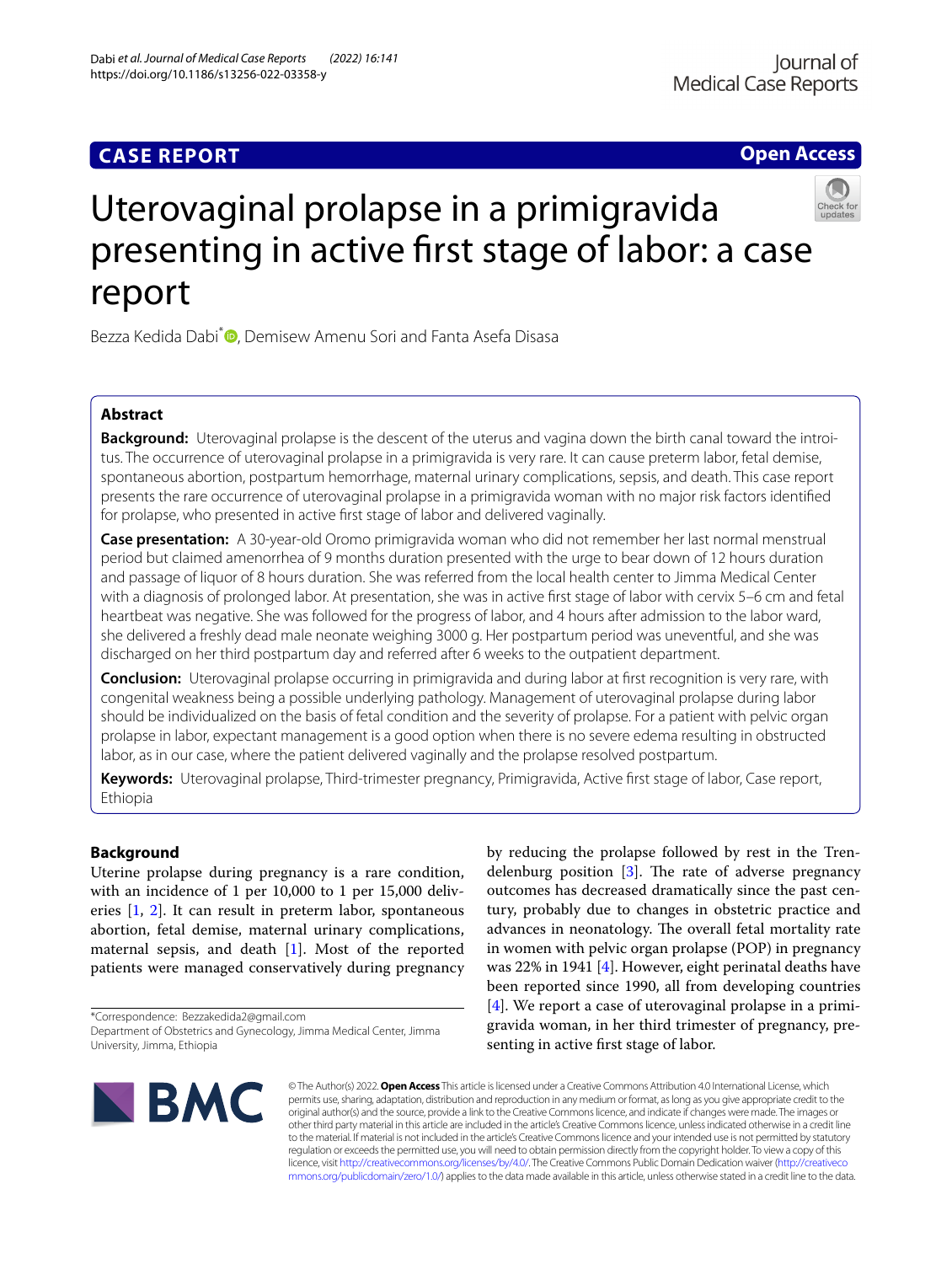## **Case presentation**

A 30-year-old Oromo primigravida woman who did not remember her last normal menstrual period, but claimed amenorrhea of 9 months, presented to Jimma Medical Center with an urge to bear down of 12 hours duration and passage of liquor of 8 hours duration. She received antenatal care at a local health center two times and was referred from there with a diagnosis of prolonged labor. She also complained of decreased fetal movement of 2 days duration and prolapsed mass per vagina while she was in an ambulance on the way to the Jimma Medical Center. She had a history of small prolapsed mass per vagina before pregnancy when she was walking, which reduced when she lay down, but this did not worry her and it disappeared during pregnancy. Her personal, familial, and medical histories were unremarkable. The pregnancy was unplanned but wanted and supported.

Upon arrival, she was in labor pain, and her vital signs were blood pressure 120/80 mmHg, pulse rate 90 beats per minute, respiratory rate 22 breaths per minute, and body temperature 36.5 °C. Pertinent fndings were on the abdomen: 26-week-sized gravid uterus, fundus occupied by soft bulky mass that was breech. The lie was longitudinal, and the presentation was cephalic. Fetal heart sounds were absent on auscultation with Pinard fetoscope and confrmed by ultrasound. She had three contractions in 10 minutes lasting for 40–60 seconds. Ultrasound revealed a singleton intrauterine pregnancy; the fetus was 38 weeks, the placenta was fundal anterior, and no gross congenital anomaly was seen. Pelvic examination showed a prolapsed vaginal wall with its rugae visible on the anterior vaginal wall. Edematous, irreducible cervicouterine prolapse and fetal head protruding through prolapsed cervix were visible outside the vagina. Cervix was 5–6 cm dilated, edematous, and lacerated at 2 and 10 o'clock position, but it was not bleeding (Fig. [1](#page-1-0)). There was grade 3 meconium-stained amniotic fuid.

Owing to the combination of third-trimester pregnancy, intrauterine fetal death, active frst stage of labor, and uterovaginal prolapse, she was tested for blood group and Rh  $(A^+)$  and hematocrit (44%), and then she was followed for the progress of labor. She entered

<span id="page-1-0"></span>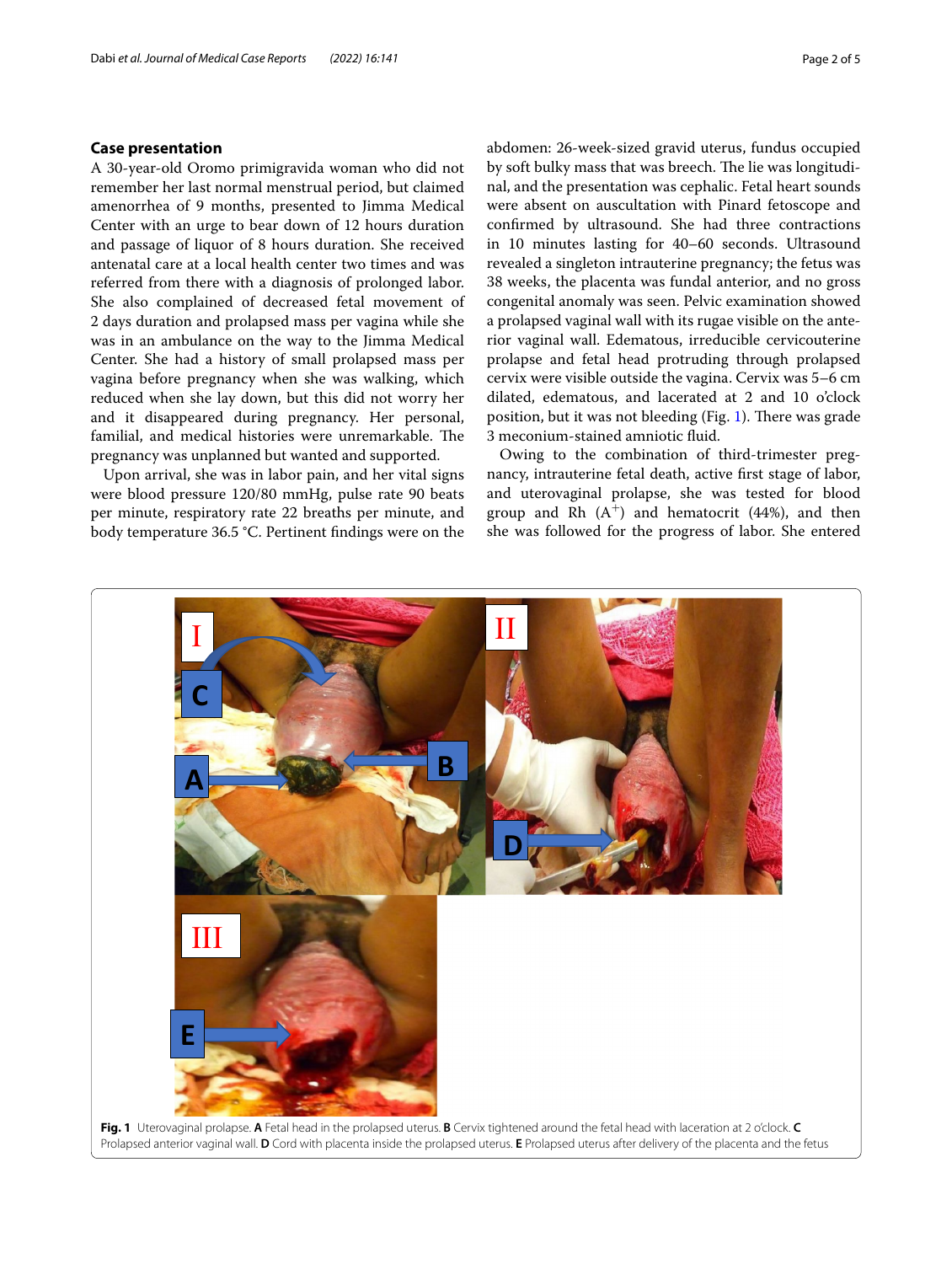the second stage 3 hours after admission to the labor ward, was encouraged to push, and delivered a freshly dead male neonate weighing 3000 g after 1 hour in the second stage of labor. There was a cervical tear at 10, 2 o'clock, but there was no signifcant bleeding and it was stopped by compression with a pack. Upon examination, no gross fetal anomaly was seen, placental weight was 600 g, and cord length was 50 cm with two arteries and one vein. After delivery of the placenta, the patient was put in the Trendelenburg position, prolapse was elevated, and ice packs were applied to decrease edema. The size of the prolapse gradually reduced, the edema subsided, and manual reduction of the prolapse was performed on the first postpartum day. The uterus was involuted; cervix was at the level of introitus. She was discharged on the third postpartum day and scheduled for follow-up at 6 weeks. The patient was contacted on phone at 6 weeks and 3 months postpartum, but she could not come back to hospital for personal reasons; she claimed she has no prolapsed mass through the vagina.

## **Discussion**

This case report presents a rare case of uterovaginal prolapse in primigravida presenting as an emergency in active frst stage of labor after amenorrhea of 9 months duration. Uterovaginal prolapse is common in women who are multiparous and of older age; however, it rarely occurs during pregnancy and in primigravida women [\[5](#page-3-4),  $\overline{6}$ . The cause of uterine prolapse during pregnancy may be multifactorial, including multiparty, age, malnutrition, race, vaginal delivery, short interval between consecutive

<span id="page-2-0"></span>**Table 1** Review of literature on pelvic organ prolapse in pregnancy

pregnancies, physiologic change of pregnancy causing cervical elongations, and previous history of prolapse [\[1](#page-3-0), [2,](#page-3-1) [7](#page-3-6)[–12\]](#page-4-0). Pelvic organ prolapse (POP) presenting before pregnancy is less common and resolves during pregnancy, but the acute onset of POP in pregnancy is more common [[7\]](#page-3-6). Acute onset of POP during pregnancy is often frst recognized during third-trimester pregnancy [[7,](#page-3-6) [12](#page-4-0)].

Our patient had a history of small prolapsed mass through the vagina before pregnancy, which disappeared during pregnancy and acutely appeared during labor. Our patient probably had asymptomatic preexisting prolapse that was aggravated by the pregnancy and course of labor. Increased cortisol and progesterone during pregnancy and increased intraabdominal pressure with labor may have contributed to uterovaginal prolapse. Acute onset of POP most frequently occurs in the second trimester of pregnancy. However, it was frst recognized in labor in some case reports [[4\]](#page-3-3), similar to our patient's presentation. Prolapse that exists before pregnancy usually resolves by the end of second trimester  $[11]$ , which is similar to our patient's presentation. POP in primigravida (Table [1\)](#page-2-0) is a rare event  $[1, 5, 6, 8]$  $[1, 5, 6, 8]$  $[1, 5, 6, 8]$  $[1, 5, 6, 8]$  $[1, 5, 6, 8]$  $[1, 5, 6, 8]$  $[1, 5, 6, 8]$ . A small degree of prolapse is normal in nulliparous women, and the degree of prolapse increases with parturition [[13\]](#page-4-2), as it occurred in our patient. A small case–control study comparing nulliparous with primigravida showed that pregnant women have more vaginal prolapse [\[13](#page-4-2)]; another study reported younger women with genital prolapse having lower collagen concentration than age-matched controls [\[14](#page-4-3)]. Our patient is young, and it is possible that she has lower

| Study                        |         |     | Year Age Parity  |                  |      | Mode of delivery Birth weight (g) Complications reported | Follow-up                 |
|------------------------------|---------|-----|------------------|------------------|------|----------------------------------------------------------|---------------------------|
| Ghose et al. [8]             | 2012 26 |     | Primigravida     | Spont.Del.*      | 2100 | None reported                                            | <b>NA</b>                 |
| Zeng et al. [7]              | 2018 27 |     | G3P2             | Cesarean section | 2480 | None reported                                            | NA.                       |
| Zeng et al. [7]              | 2018 33 |     | G <sub>2P1</sub> | Spont.Del.*      | 2680 | None reported                                            | POP recurred              |
| Cingillioglu et al. [10]     | 2010 29 |     | G3P2             | Cesarean section | 2960 | None reported                                            | POP resolved              |
| Meydanli et al. [9]          | 2006    | 30  | G6P5             | Cesarean section | 2300 | Cesarean hysterectomy,<br>cervical dystocia              | No vaginal vault prolapse |
| Mohamed-Suphan and<br>Ng [3] | 2012 26 |     | G4P2             | Cesarean section | 3100 | None reported                                            | POP persisted             |
| Kim et al. $[1]$             | 2016 32 |     | Primigravida     | Spont.Del.*      | 2670 | None reported                                            | POP resolved              |
| Saha et al. [2]              | 2015    | -28 | G4P3             | Expelled abortus | NA.  | Urine retention, abortion                                | POP resolved              |
| Yousaf et al. [12]           | 2011    | 35  | G <sub>2P1</sub> | Spont.Del.*      | 2400 | Cervical laceration, hydro-<br>nephrosis                 | POP persisted             |
| Kart et al. [15]             | 2010 21 |     | G4P3             | Spont.Del.*      | 860  | Preterm delivery                                         | POP persisted             |
| Kart et al. [15]             | 2010 36 |     | G3P2             | Spont.Del.*      | 3300 | None reported                                            | POP persisted             |
| Buyukbayrak et al. [6]       | 2010 19 |     | Primigravida     | Spont.Del.       | 3200 | None reported                                            | POP resolved              |
| Ishida et al. [5]            | 2014 31 |     | Primigravida     | Cesarean section | 3230 | Cervical edema                                           | POP resolved              |
| Our patient                  | 2012 30 |     | Primigravida     | Spont.Del.*      | 3000 | Cervical laceration                                      | <b>NA</b>                 |
|                              |         |     |                  |                  |      |                                                          |                           |

Spont.Del.\*, spontaneous delivery; NA, not applicable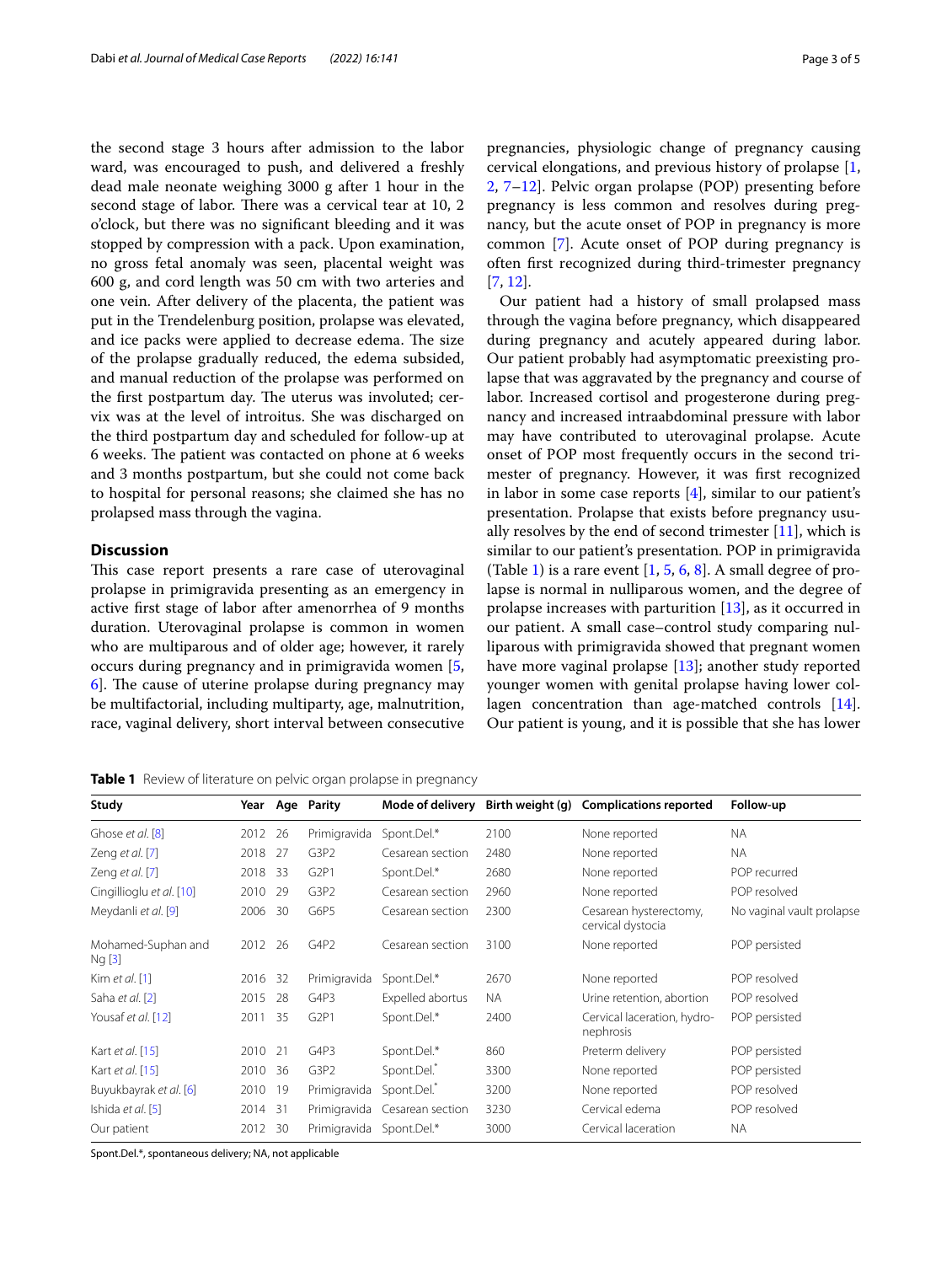collagen concentration, although we did not take a tissue biopsy to assess collagen concentration. The fact that uterine prolapse does occur in primigravida without preexisting descent seems to suggest that congenital weakness in pelvic support structure could be an underlying pathology.

The main antepartum complication in pregnant women with prolapse is preterm labor [[11](#page-4-1)]. In our patient, fundal height was 26 weeks sized, and this was due to a significantly prolapsed uterus (Fig. [1\)](#page-1-0). Our patient also claimed amenorrhea of 9 months duration, fetus was 38 weeks, and the birth outcome was 3000 g freshly dead male neonate (Table [1\)](#page-2-0). Fetal death and maternal morbidity are rarely reported complications [\[11](#page-4-1)]. A systematic review reported only four fetal deaths, and all of them were from developing countries [\[4](#page-3-3)]. Even though there was fetal death in our patient, respiratory failure secondary to meconium aspiration syndrome is a possible cofactor as there was grade 3 meconium-stained liquor. Intrapartum complications of uterovaginal prolapse include the inability of cervical dilatation, cervical dystocia due to edema, cervical laceration, and obstructed labor with the possi-ble risk of uterine rupture [[3\]](#page-3-2). Among the above complications, our patient had cervical lacerations at 2 and 10 o'clock (Fig. [1\)](#page-1-0).

Management of the prolapse should be individualized, and the managing obstetrician must have possible complications in mind. Bed rest in the Trendelenburg position should be advised to decrease edema and displacement of the uterus  $[11]$  $[11]$ . Good genital hygiene is imperative, and local antiseptics should be applied in the event of ulcerations or infected cervix [[11\]](#page-4-1). Conservative management during pregnancy is the treatment of choice because the prolapse usually resolves spontaneously following delivery [[1\]](#page-3-0). Conservative management includes genital hygiene and bed rest in slit Trendelenburg position [\[15](#page-4-5)]. POP can be successfully managed by a pessary throughout the pregnancy until the onset of labor [[3,](#page-3-2) [4](#page-3-3), [6\]](#page-3-5). Women with severe prolapse are at increased risk of cesarean section due to obstructed labor; however, vaginal delivery is not contraindicated [\[4](#page-3-3)]. Our patient had a successful vaginal delivery (Table [1\)](#page-2-0). A primary cesarean section is an option in case of severe POP with acute onset during pregnancy as it seems to be protective for prolapse after delivery [[4\]](#page-3-3).

## **Conclusion**

Uterovaginal prolapse occurring in primigravida and during labor at frst recognition is very rare, with congenital weakness being a possible underlying pathology. Management of uterovaginal prolapse during labor should be individualized on the basis of fetal condition and the severity of prolapse. For a patient with

pelvic organ prolapse in labor, expectant management is a good option when there is no severe edema resulting in obstructed labor, as in our case where the patient delivered vaginally and the prolapse resolved postpartum.

#### **Acknowledgements**

Not applicable.

#### **Authors' contributions**

BKD: Wrote the whole manuscript, and reviewed diferent literatures. BKD is also primarily involved in management of this patient. DAS Provided scientifc update, revised and rearranged draft of manuscript. FAD revised manuscript and provided additional references. All authors read and approved the fnal manuscript.

#### **Funding**

No funding sources.

#### **Availability of data and materials**

Data sharing does not apply to this article as no datasets were generated or analyzed during the current study.

#### **Declarations**

### **Ethics approval and consent to participate**

An ethical clearance letter was obtained from the institutional review board (IRB) of Jimma University, Institute of Health. A permission letter was obtained from the department of Gynecology and Obstetrics and submitted to Jimma University Medical Center.

#### **Consent for publication**

Informed written consent was obtained from the patient for publication of this case report and any accompanying images. A copy of written consent is available for review by the Editor-in-Chief of this journal.

#### **Competing interests**

The authors of this case report declare that they have no competing interests.

Received: 11 October 2021 Accepted: 2 March 2022 Published online: 08 April 2022

#### **References**

- <span id="page-3-0"></span>1. Kim JO, Jang SA, Lee JY, Yun NR, Lee S-H, Hwang SO. Uterine prolapse in a primigravid woman. Obstet Gynecol Sci. 2016;59(3):241.
- <span id="page-3-1"></span>2. Saha PK, Suri V, Sikka P. Pregnancy with irreducible utero-vaginal prolapse. J Clin Diagnostic Res. 2015;9(9):QD01–2.
- <span id="page-3-2"></span>3. Mohamed-Suphan NB, Ng RKW. Uterine prolapse complicating pregnancy and labor: a case report and literature review. Int Urogynecol J. 2012;23(5):647–50.
- <span id="page-3-3"></span>4. Rusavy Z, Bombieri L, Freeman RM. Procidentia in pregnancy: a systematic review and recommendations for practice. Int Urogynecol J Pelvic Floor Dysfunct. 2015;26(8):1103–9.
- <span id="page-3-4"></span>5. Ishida H, Takahashi K, Kurachi H. Uterine prolapse during late pregnancy in a nulliparous woman. Int Urogynecol J. 2014;2390308(2390308):1739–40.
- <span id="page-3-5"></span>6. Buyukbayrak EE, *et al*. Successful management of uterine prolapse during pregnancy with vaginal pessary: a case report. J Turk German Gynecol Assoc. 2010;11(2):105–7.
- <span id="page-3-6"></span>7. Zeng C, Yang F, Wu C, Zhu J, Guan X, Liu J. Uterine prolapse in pregnancy: two cases report and literature review. Case Rep Obstet Gynecol. 2018;2018:1–5.
- <span id="page-3-7"></span>8. Ghose S, Samal S, Coumary S, Pallavee P, Jenkins A. Utero-vaginal prolapse in primigravida: a case report. Int J Reprod Contracept Obstet Gynecol. 2012;1(1):50–1.
- <span id="page-3-8"></span>9. Meydanli MM, Üstün Y, Yalcin OT. Pelvic organ prolapse complicating third trimester pregnancy: a case report. Gynecol Obstet Invest. 2006;61(3):133–4.